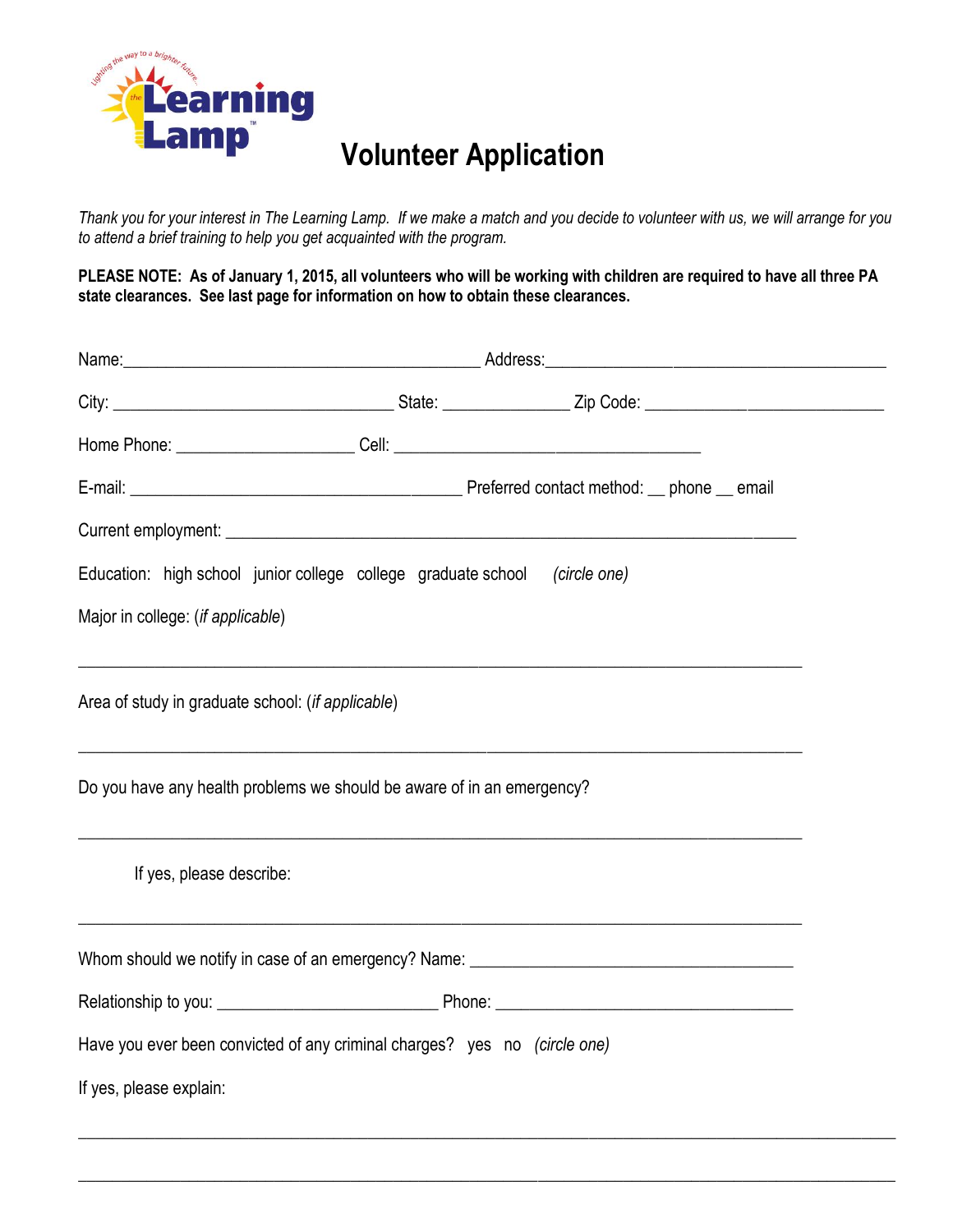| On a scale of 1-5, 1= no knowledge at all, 5= complete fluency, what is your proficiency in this other language?         |
|--------------------------------------------------------------------------------------------------------------------------|
| Please circle your response. 1 2 3 4 5                                                                                   |
| Have you volunteered before? yes no (circle one)                                                                         |
|                                                                                                                          |
| What kind of services did you provide?                                                                                   |
| What was the most positive part of your volunteer experience?                                                            |
|                                                                                                                          |
| Why do you want to volunteer for The Learning Lamp?                                                                      |
|                                                                                                                          |
| Please list any hobbies, talents, or interests you would like to share with Learning Lamp students:                      |
|                                                                                                                          |
| I already have my three Pennsylvania state clearances: yes no (circle one). If no, I understand that I must obtain these |

clearances prior to volunteering with children at The Learning Lamp. Initial here: \_\_\_\_\_\_\_\_\_\_\_\_\_\_